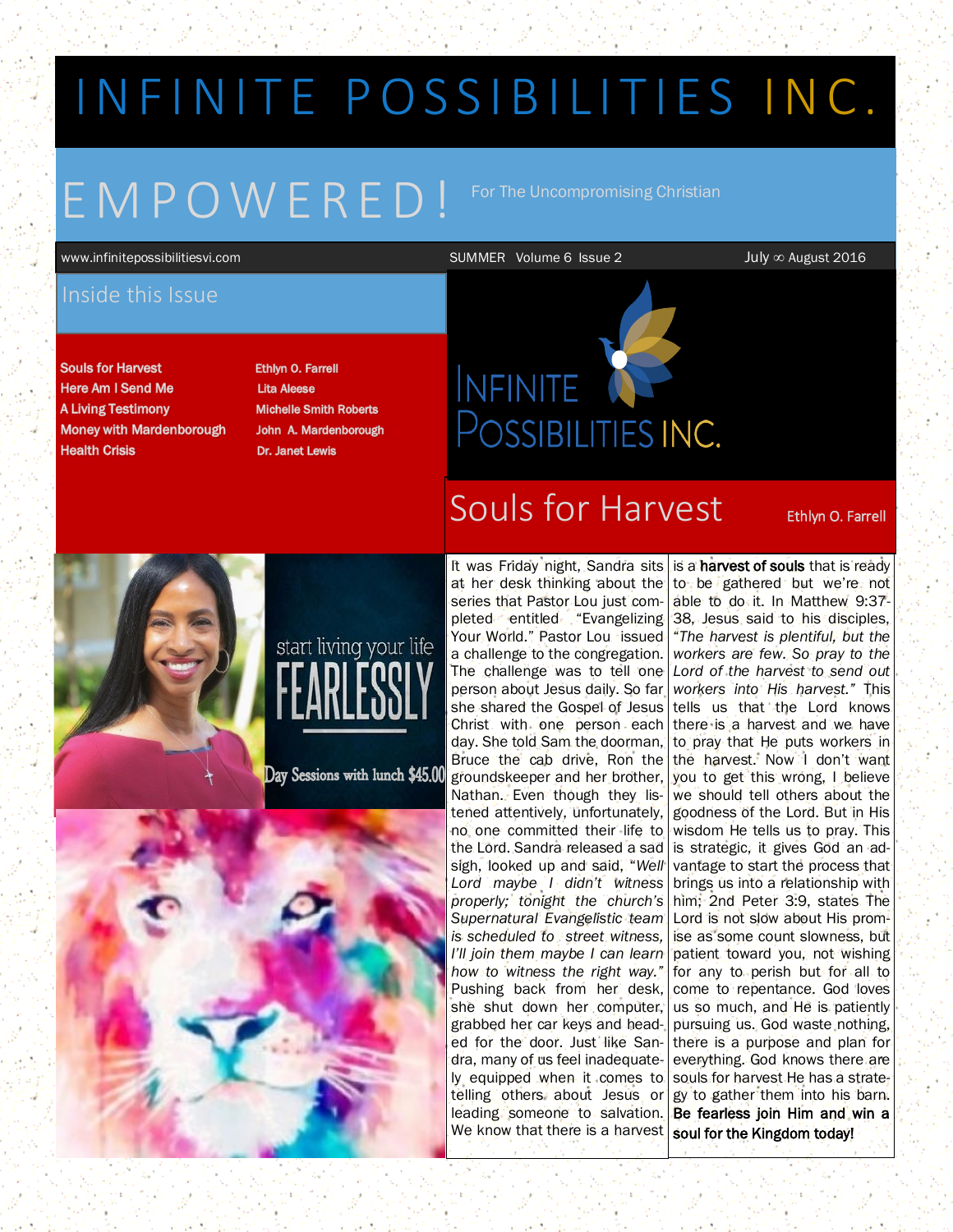#### EMP OWERE D! Page 2

## HERE AM I SEND ME

This is the time and season for miracles, healings, deliverances, signs and wonders. It's the time and season for the power of the Holy Spirit to deliver people from the powers of darkness that have kept them in a state of unbelief; and, like Jesus Christ you are a catalyst to bring this change to someone's life. Initially, evangelizing did not come easy for me. I struggled within myself to share Christ with people I didn't know. I used to cringe when I heard those words 'Friday Night - Street Witnessing' but I knew I had to participate. I knew it was God's will for me to do so. The first few times we went out evangelizing, I watched others as they shared the gospel and after some time, I got the confidence to talk and lead people to Christ. Praise the Lord! Evangelism is the heartbeat of the Church. Every Christian should evangelize. It's God's way to advance x i antik banda



the voice of the 1 If I send, and who will go aid, "Here am I. Send me!"<br>id. "Go, and tell this peo-

ag, but the next perceives

His Kingdom. We must testify of the Lord's goodness and demonstrate the supernatural power of the Kingdom of God. We must be fearless and demonstrate the Word! The Apostle Paul had a passion for outreach ministry. He said this about evangelism, in 1st Corinthians 2:4 "And my speech and my preaching was not with enticing words of man's wisdom, but in demonstration of the Spirit and of power." A sincere passion for people to be saved should propel you to evangelize. The Holy Spirit that lives in you will demonstrate the supernatural power of God through signs and wonders. Mark 16:17-18 states "*And these signs shall follow them that believe: in my name they shall cast out devils they shall speak with new tongues."* Recognize the power of your testimony. Have the heart of the prophet Isaiah in Isaiah 6:8 "Whom shall I send And who will go for us?" And I said, Here am I. Send me!"

Jesus Christ life, death, burial and resurrection is lived out in our lives. We die to ourselves, to our own plans and our own vision to take up our cross. In real terms, we give our time in service when and where God sends us. It's not always easy or glamorous but we obey. When our Father instructs us to go we go and when He instructs us to stay we stay! *We pray when others are at play; we give sacrificially of ALL we are and have.* What is important to God the Father becomes important to us. We die to self so others may find life in Jesus. John 12:23-28 reads *"Verily, verily, I say unto you, Except a corn of wheat fall into the ground and die, it abideth alone: but if it die, it brings forth much fruit."* My life, as a part of Jesus' body in the earth, will produce a harvest of souls in the Kingdom of God. Will yours?

Rejuvenate ∞ Refresh ∞ Restore ∞ Retreat ∞ Columbus Day Weekend 2016 www .infinitepossibilitiesvi.com



## A LIVING TESTIMONY AND THE STATE OF THE SMITH ROBERT STATES AND THE SMITH ROBERTS.

My life and how I live my life is, in itself, a seed in someone else's life. All of my experiences, the joy, the laughter, the shame, the wise choices and the not so sane ones were valuable items in God's hands to produce the good plan He has for me. When I accepted Jesus as my Lord and Savior, I received an immeasurable gift that was and is everything I would ever need. My journey began with the knowledge that "God so loved the world that He gave his only begotten Son, that whosoever believeth in Him should not perish, but have everlasting life." John 3:16 It also came with the knowledge that many would reject His free gift. I learned that God has given every Believer the ministry of reconciliation. That means that we become a pliable tool, a vessel in God's plan to restore relationship with others by being a living witness for others

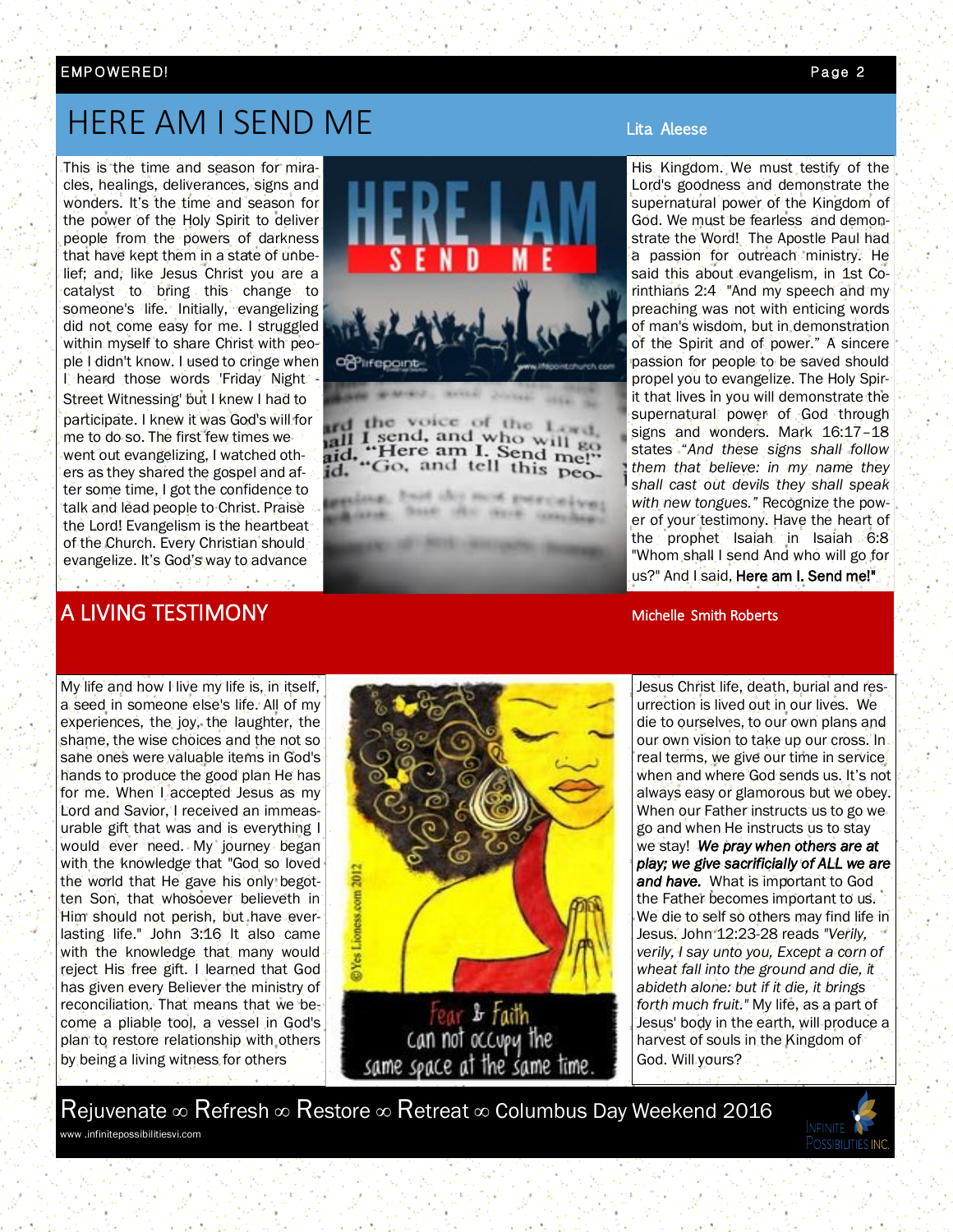#### EMP OWER E D! Page 3

### Infinite Possibilities Inc.

PRESENTS

*Be Bold, Be Courageous*!



FEARLESS

*2nd Timothy 1:7* 

Columbus Day Weekend



### MONEY WITH MARDENBOROUGH The Importance of Your Credit Rating John A Mardenborough

Building and maintaining good credit is incredibly important for all adults young and old. Good credit provides financial opportunities, options, and is a necessary tool for most consumers. However, in a recent annual report published by the Council of Economic Education (CEE), it was reported that only 17 states and territories require high school students to take a course in personal finance. Although the article is not geared just towards college students, more than half of college students can't define credit score and many know little about maintaining or building credit. Furthermore, the average college student will graduate with an average of \$30,000 in student loan debt. So in order to explain why credit scores are important, we need to start at the beginning. Simply put, a credit score is a three-digit number that uses information from your credit report to assess your creditworthiness. Basically, it's an indication of how likely you are to repay debts in a timely manner. The credit score is used by banks, insurance companies, credit card issuers and others to determine the likelihood that you won't repay a loan. A credit score helps lenders determine who qualifies for a loan and what interest rate, credit limit and terms an individual should receive based on their level of risk. While there are various credit scores, the most wide-

## Register online

www.infinitepossibilitiesvi.com

#### Day Sessions

Sat — Sun October 8-9 \$45.00 per day Retreat Friday—Sunday

October 7-9

*\*Register online*

ly used one is from FICO. A FICO score takes into account five variables, each weighted differently. Below are the five variables in order of importance.

Payment history - Shows whether you've paid other credit accounts on time or whether or not you are in default.

Amount owed–Shows how much you owe on all your accounts, both separately and in total and in proportion to your total available credit.

Length of credit history -Shows how long you've managed credit accounts. Credit mix -Shows what types of credit you have such as credit card, installment loans, mortgages, and car loans.

New credit–Shows if you have opened any credit accounts in the last two years. Opening too many at one time hurts your overall score.

A FICO score ranges from 300 to 850 . Scores over 750 are considered excellent and qualify for the best rates. If your rate is 650,or below you'll have difficulty qualifying for loans and credit cards. watch Money with Mardenborough SATURDAY at 3:30 on THE IMPACTNETWORK

http://watchimpact.com/